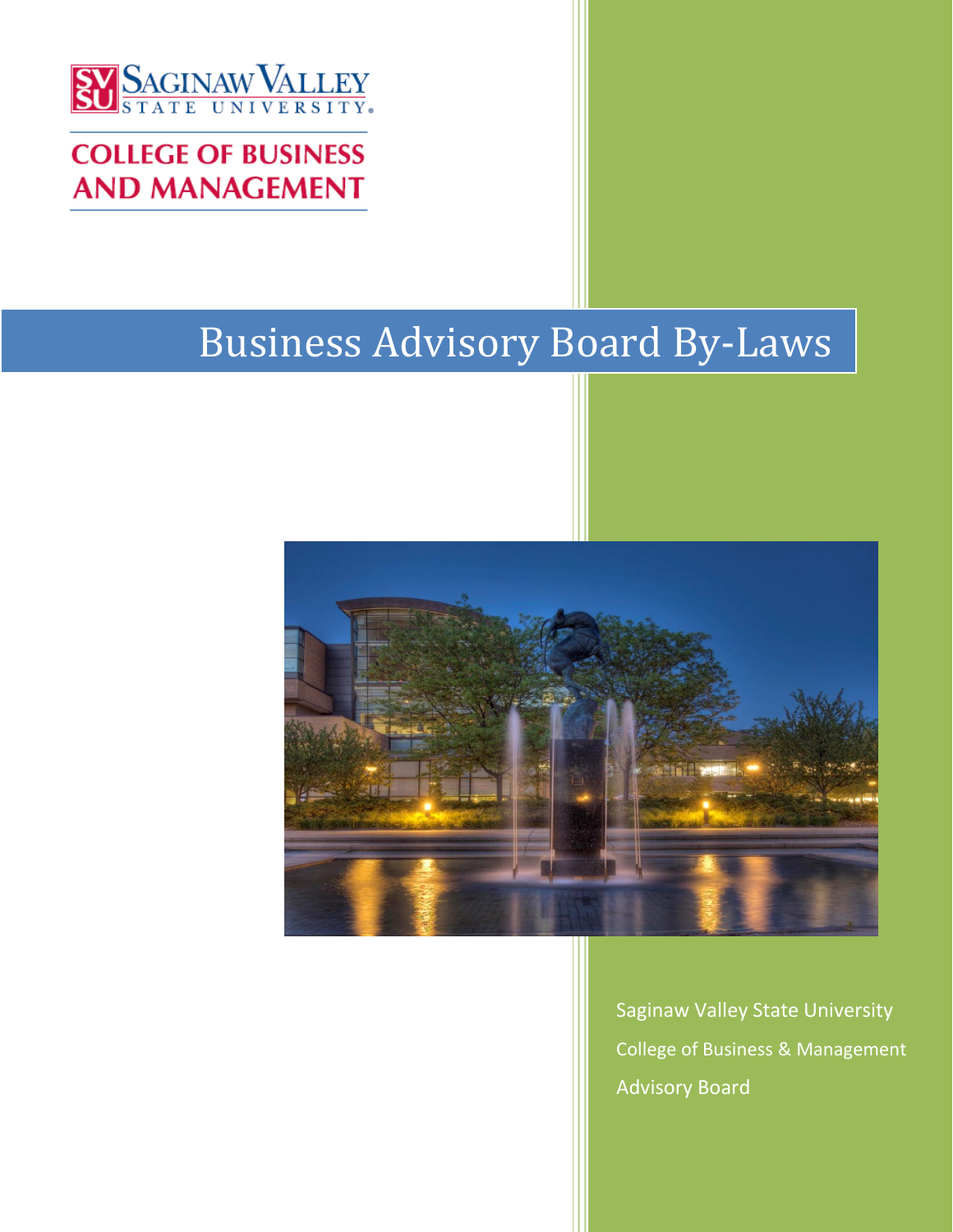#### **SAGINAW VALLEY STATE UNIVERSITY COLLEGE OF BUSINESS & MANAGEMENT ADVISORY BOARD (CBMAB) BYLAWS Approved/Amended Monday, January 16, 2006 Approved/Amended Wednesday, April 21, 2010**

The programs of the College of Business & Management at Saginaw Valley State University are dedicated to providing the best undergraduate and graduate education in business. Doctorally qualified faculty, excellent students and graduates, and high quality educational resources, which are available to both large and small firms in the area, define the road map for our ongoing continuous educational improvement efforts. The programs are dedicated to offering a comprehensive, relevant, career-oriented education that anticipates the needs of undergraduate and graduate students and the business community.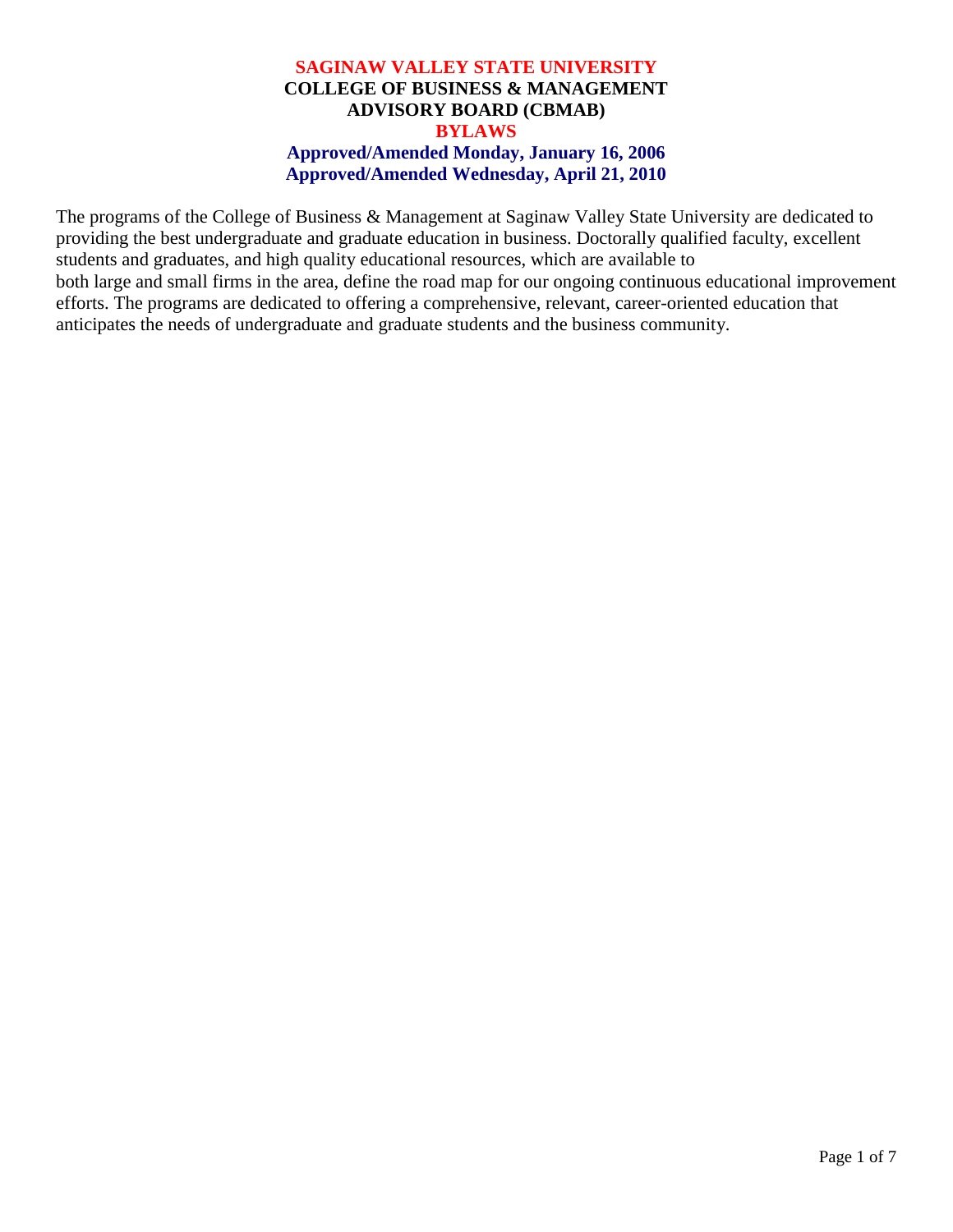#### **SAGINAW VALLEY STATE UNIVERSITY COLLEGE OF BUSINESS & MANAGEMENT PROCEDURES FOR ORGANIZATION OF THE ADVISORY BOARD (CBMAB)**

1. Chair and Chair-elect of the Board

Both the Chair and Chair-elect of the Board will be individuals who serve on the CBMAB in regular membership and are not administrators or faculty at the Saginaw Valley State University.

2. Membership

In order to have an orderly transition of membership, one-third of the present members will begin a one-year term as of January 1, 2006; one-third a two-year term; and the remainder a three-year term. Members will be selected for the above using a lottery type system. The current members of the Executive committee will begin their terms on January 16, 2006.

3. Organization of Work within the Board Committees

- a. Executive Committee
	- i. Nominations for Chair and Chair-elect of the Board.
	- ii. Bylaws and Guidance of the Board.
	- iii. Recommendation of members for Committee Assignments.
	- iv. Priorities of Programs.
- b. Academic Affairs & Assessment Committee
	- i. Long-Range Plan for the CBM Programs.
	- ii. Curricular review/development.
	- iii. Assurance of learning.
- c. Industry/Education Interaction Committee
	- i. The CBM Lecture Series.
	- ii. Summer Faculty Internship Programs.
	- iii. Student internships.
	- iv. Other externally oriented programs as they develop.
	- v. Faculty Research and Consulting Projects.
- d. Family Business Program Committee
	- i. Advisory Review of CBM-FBP activities/programs.

ii. Report to CBMAB on progress towards set goals of the FBP by representatives of the FBP Executive Committee.

iii. Advisory Review of external funding opportunities.

iv. Work with the Dean of CBM and Associate Director of FBP on matters that enrich the services of the program.

- e. Membership Committee
	- i. Suggestion and solicitation of new members.

ii. Evaluation of current members for re-appointment.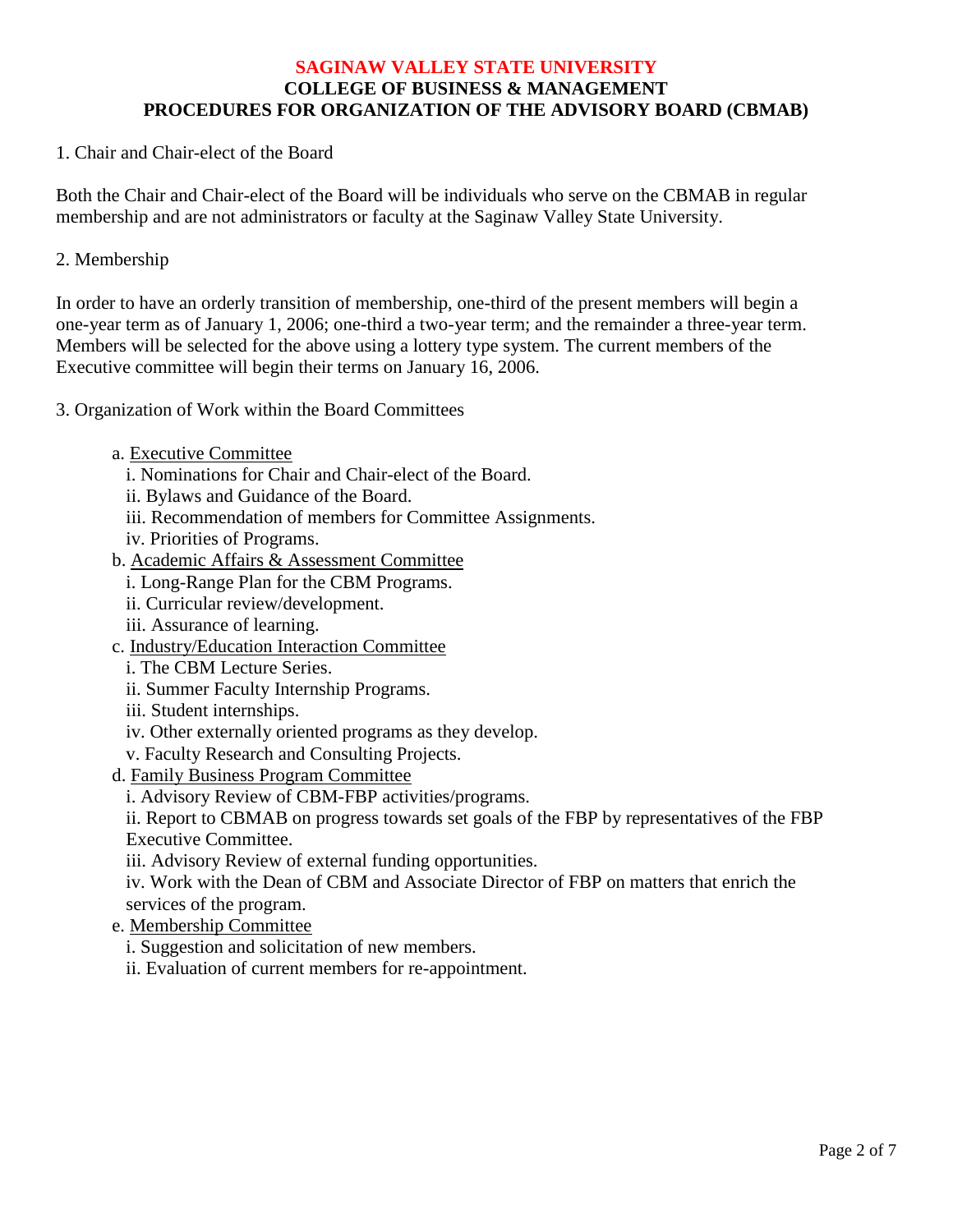

#### *College of Business & Management Mission Approved: Friday, April 17, 2009*

*The College of Business & Management provides students a premier business education by integrating academic and experiential learning while challenging students to improve their capacity as professionals, leaders, and entrepreneurs in a dynamic and global environment.*

#### *We are committed to:*

- Delivering relevant, interactive, and experiential business education with high academic standards
- Mentoring and providing students with personal attention
- Continuously improving faculty intellectual capital through the production of applied and pedagogical research
- Promoting and developing an understanding of the effective management of ethical issues, social responsibility, and diversity
- Serving as a regional resource for economic development.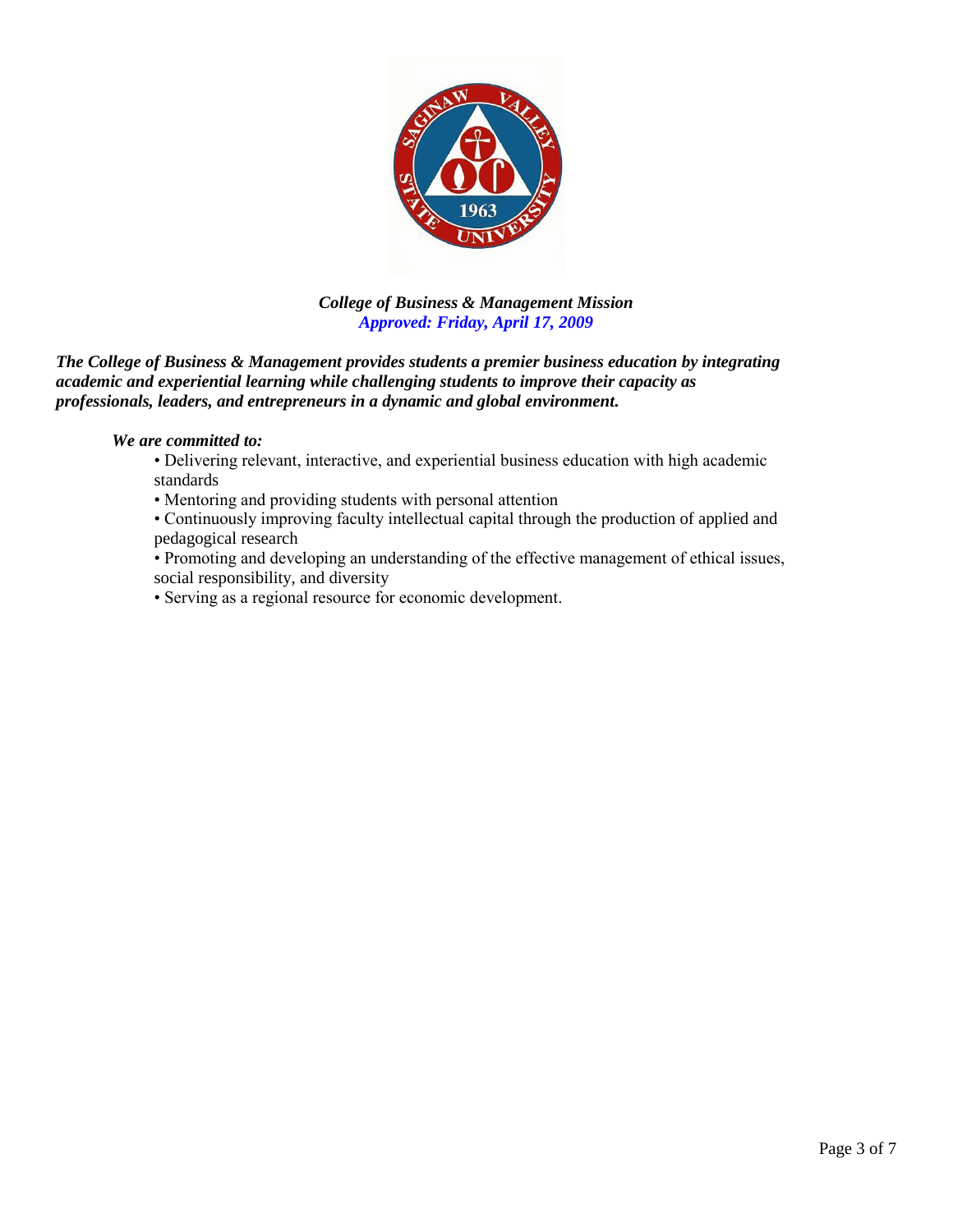#### **SAGINAW VALLEY STATE UNIVERSITY COLLEGE OF BUSINESS & MANAGEMENT THE ADVISORY BOARD**

The College of Business & Management established the Advisory Board composed of business leaders and specialists who are acquainted with the needs of the community and the needs of commerce to provide direct and effective communication between the world of business and the classroom, between the practitioner and the theorist.

#### **BYLAWS OF THE COLLEGE OF BUSINESS & MANAGEMENT ADVISORY BOARD (CBMAB)**

Article I

#### A. Authority

Subject to the guidelines of the **SAGINAW VALLEY STATE UNIVERSITY**, the composition, functions, responsibilities, duties, powers, and authority of the CBMAB, hereinafter referred to as the Board, shall be as determined by the Board and the College of Business & Management (CBM).

B. Purposes

1. To provide a channel of communication between programs and the business community.

2. To participate with and provide counsel to CBM regarding objectives, strategies, goals, problems, and opportunities.

3. To advise CBM in determining the direction of its instructional and non-instructional programs.

4. To promote and participate in appropriate business-faculty-student interaction activities and programs.

5. To identify speakers from the business community for various College presentations.

6. To assist with the placement of graduates.

7. To support CBM in the development of various forms of financial resources.

C. Organization

1. The members of the CBMAB constitute the body of the Board and are collectively responsible for its governance.

2. The number and qualifications of the Board members are specified in Article II.

3. The Chair and the Chair-elect of the Board are to be nominated by the Executive Committee and elected for a one-year term in each postion by a majority of the voting members present at a duly called meeting of the Board. The Chair of the Board is also the Chair of the Executive Committee.

4. The Executive Committee shall consist of the Chair, Chair-elect, immediate Ex-Chair of the Board and Dean of CBM. Board minutes will be recorded by staff of the Office of the Dean.

5. The Board may create committees as needed, to be instituted by a majority vote of the members of the Board present at a duly called meeting. Ad hoc committees may be appointed by the Chair of the Board subject to the approval by a majority vote of the members of the Board present at a duly called meeting.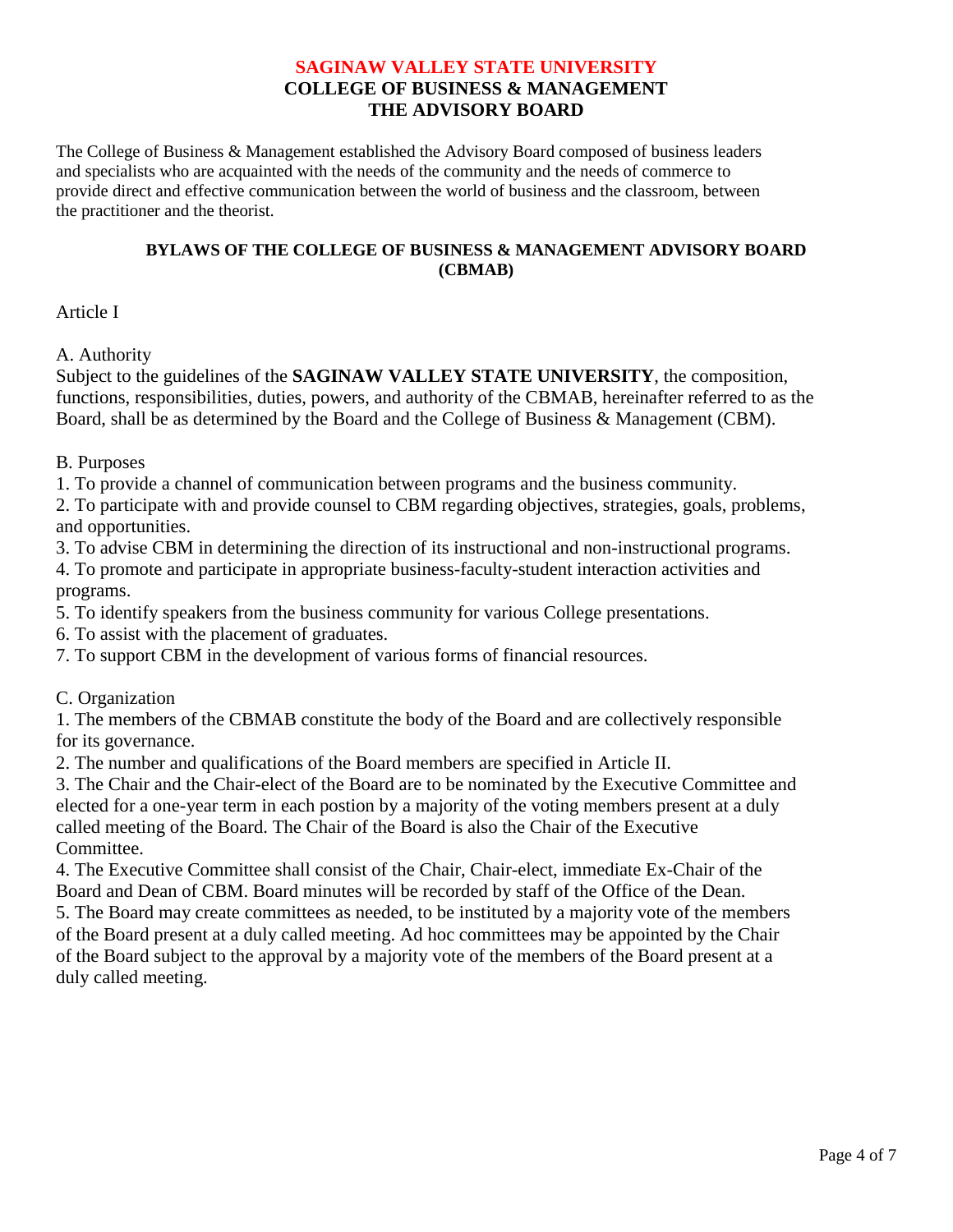## Article II

## Members

The Board shall consist of the following members:

1. Members originally appointed to the Board and those subsequently reappointed or appointed under the provisions of these bylaws. Members ordinarily will be senior business executives.

2. The Dean of CBM of Saginaw Valley State University serves as ex-officio member of the Board. Additional, individuals may be appointed as ex officio by the Chair of the Board.

3. The Board will consist of at least twenty-five (25) but not more than fifty (50) members.

4. All members, other than ex officio and those specified under Article II. 2, shall be elected for threeyear membership.

5. A member of the Board may be removed by a two-thirds majority vote of those present at a duly called meeting of the Board. The proposed removal must be on the agenda of the meeting at which said action is to take place.

# Article III

Election of Members

1. Nominations, including those to fill vacancies, shall be submitted to the Board for approval. A majority vote of the members present is needed for approval. Although such votes will normally occur at a duly called meeting of the Board, the Chair may call in certain circumstances, for a vote by mail or by phone.

2. Any member shall be eligible for a re-election for a second term. A member who has served two consecutive full terms shall not be eligible for election for at least one year.

3. The Membership Committee shall submit the names of proposed candidates to each member of the Board at least ten days prior to the meeting at which the election is to be held. Such elections must be on the agenda for that meeting.

4. Members of the Board shall give due consideration to the recommendations of the Membership Committee but may accept nominations from the floor and elect any other person or persons to membership on the Board in accordance with these Bylaws.

5. Election for membership will normally be by open election. A majority of the votes cast shall be necessary for the election of a member.

Article IV

## A. Meetings

1. Annual Meeting: The Annual Meeting of the Board shall be held during the spring semester or at such other times as deemed appropriate by the Board.

2. Regular Meetings: The regular meetings will be scheduled in the spring and fall of each year.

3. Special Meetings: Special meetings of the Board may be called by the Chair at any time or upon a written request to the Chair signed by five of the voting members of the Board. Special meetings may be constituted through conference calling of members.

4. Quorum: One-half of the voting members of the Board shall constitute a quorum for the transaction of business at any meeting of the Board.

5. Voting Members: All members of the Board, except ex-officio are eligible to vote on any matters considered by the Board.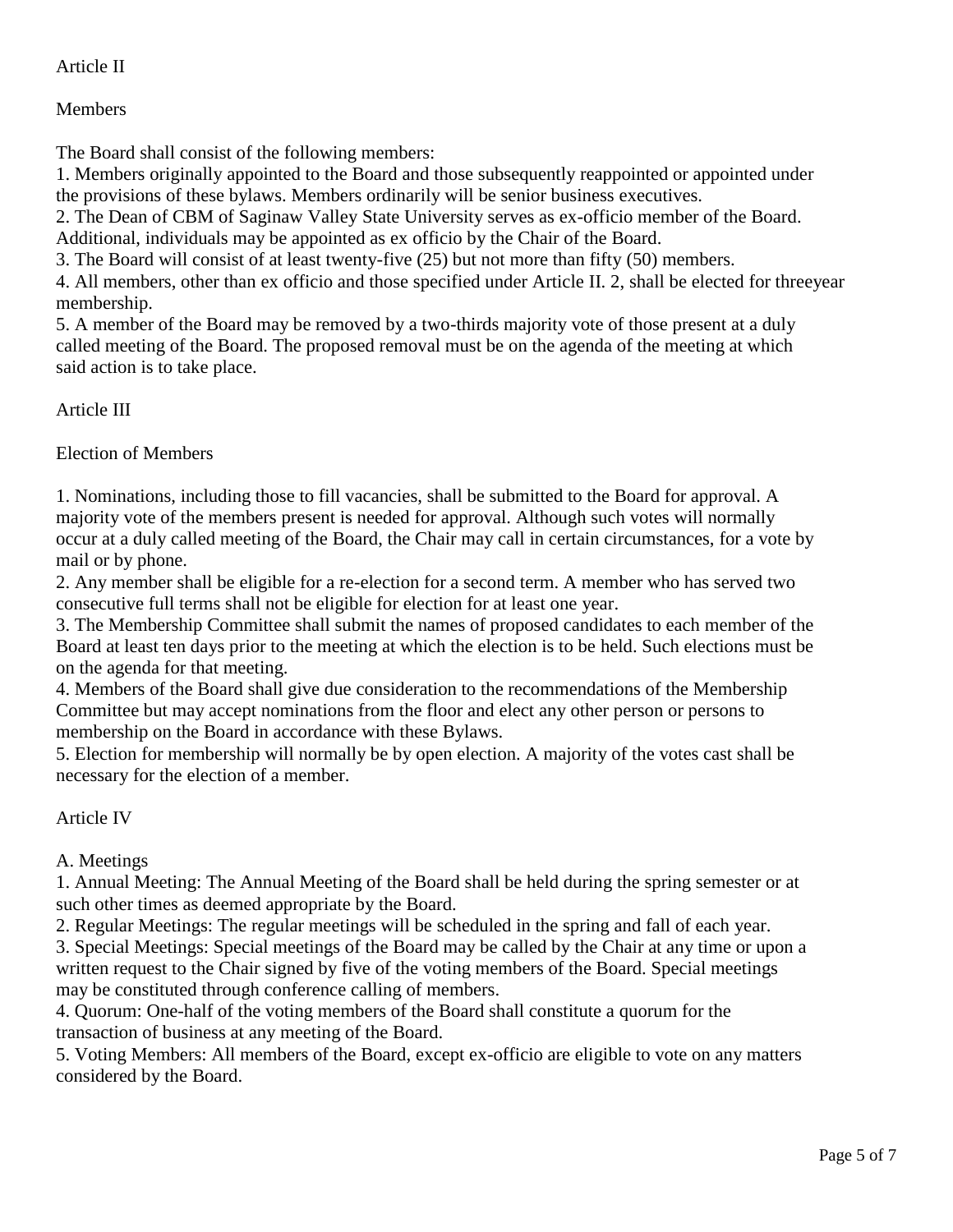#### B. Notice of Meetings

1. Annual and Regular Meetings: Notices shall be given by mail, email or phone to members at their usual address at least ten days prior to the scheduled meeting. The notice will specify time, place, and the agenda for the meeting.

2. Special Meetings: Notices of special meetings may be given by mail, email or phone at least three days prior to the date of the meeting. The notice will specify time, place, and the agenda for the meeting.

#### C. Agenda

1. An agenda shall be mailed, emailed or phoned with the notice of any meeting of the Board.

2. At the Regular Meetings of the Board, the Chair shall report on the status of the Board and the Dean of CBM at Saginaw Valley State University shall report on the status of the College. The chairs of the Standing Committees and the Ad hoc committees shall report on their status. The Board will initiate whatever actions it deems necessary.

3. Robert's Rules of Order shall govern the conduct of all meetings of the Board. When such rules are in conflict with the Bylaws, the latter shall govern.

Article V

Duties of Officers

A. Chair

1. To preside at all meetings of the Board.

2. To submit to the Board for approval a list of members willing to serve on committees.

3. To appoint standing and ad hoc committees as may be required for the resolution of matters not already covered by these Bylaws. Such appointments shall be subject to the approval of the Board.

4. To report to the members of the Board at the regular and annual meetings and at special meetings.

5. To call special meetings of the Board.

6. Upon completion of the term as chair, the ex-chair will serve one additional year on the Executive Committee.

7. This is a one year appointment.

B. Chair-elect

1. To perform the duties of the Chair in the absence of the Chair.

2. To perform other duties as may be conferred by the Chair consistent with the Bylaws.

3. To serve as Chair-elect.

4. This is a one year appointment.

C. Past Chair

- 1. To serve in an advisory capacity.
- 2. To perform the duties of the chair in the absence of the Chair and Chair elect.
- 3. To perform other duties as determined by the board.
- 4. To serve as an ex-officio member of all committees of the Board.
- 5. This is a one year appointment.